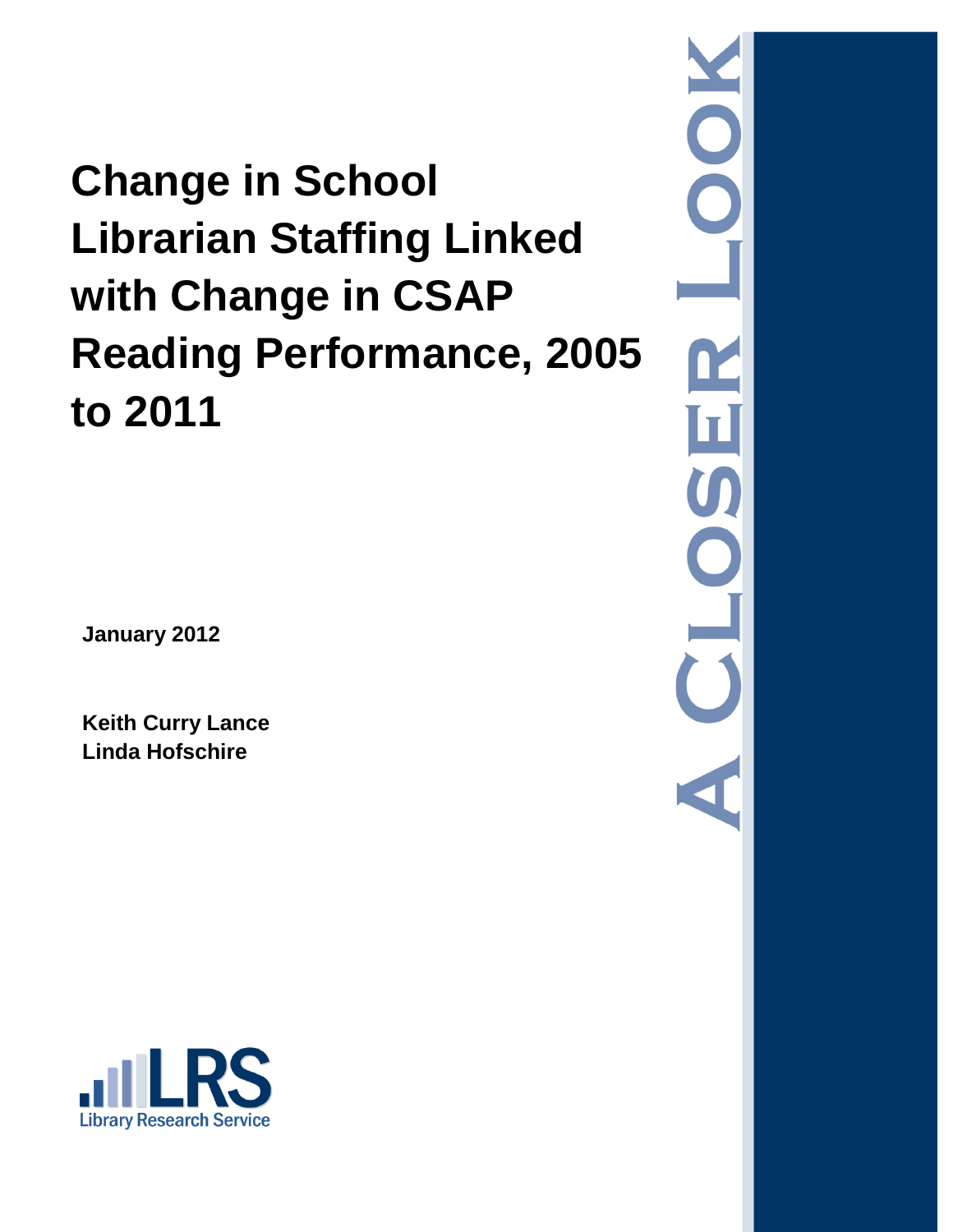## **Change in School Librarian Staffing Linked with Change in CSAP Reading Performance, 2005 to 2011**

January 2012

by

**Keith Curry Lance Linda Hofschire**



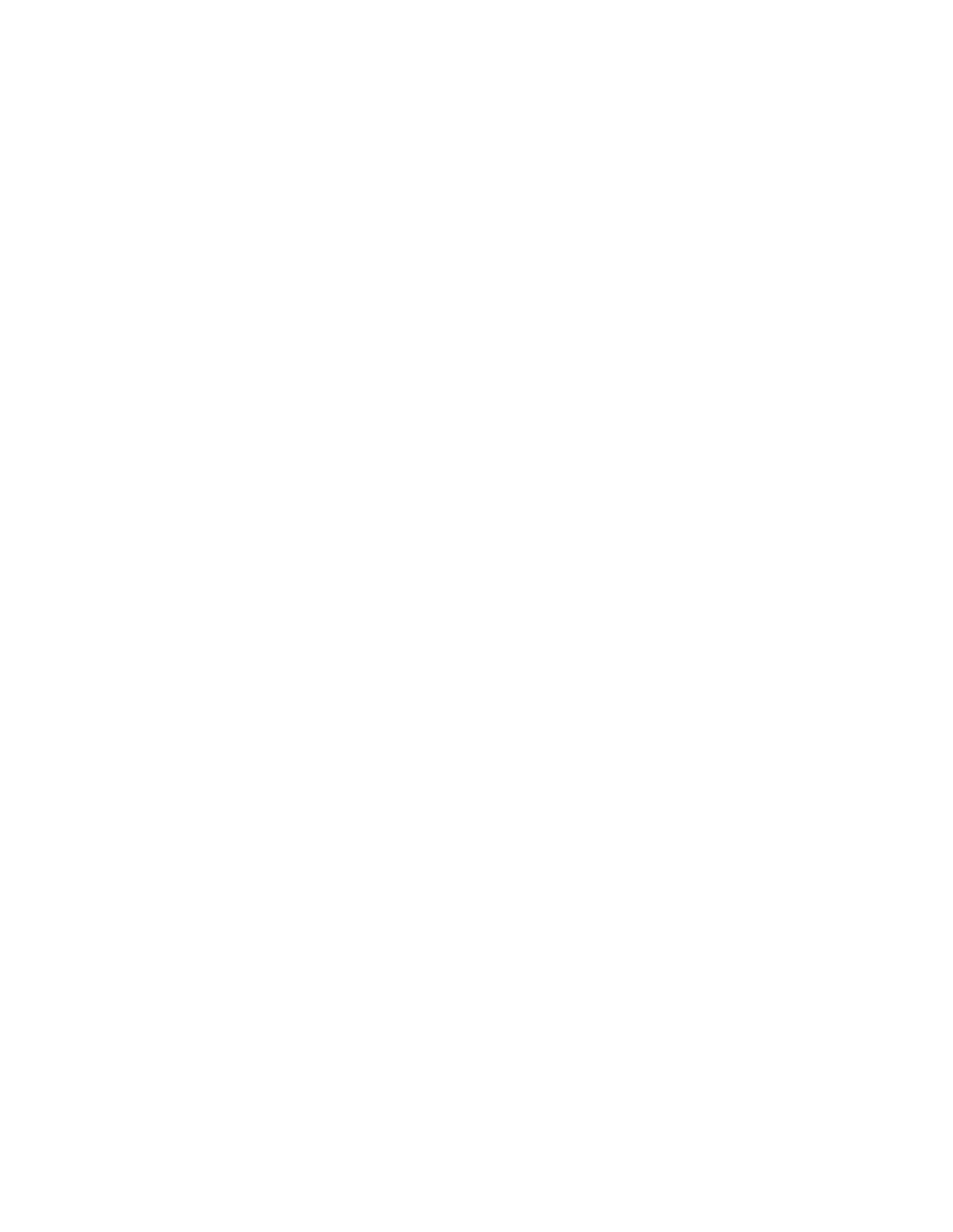For more information about this report, contact:



**Library Research Service 201 East Colfax Avenue, Suite 309 Denver, CO 80203-1799 303.866.6900 Web site: www.LRS.org**

The Library Research Service is a unit of the Colorado State Library, Colorado Department of Education, that is operated in partnership with the Library and Information Science Program, Morgridge College of Education, University of Denver.

This study was funded through the Library Services and Technology Act (LSTA) by the Colorado State Library, Colorado Department of Education.

For copies of this and other LRS publications, contact the Library Research Service at 303-866-6900 or one of the staff above via e-mail. This publication is also available in .pdf format at [http://www.LRS.org.](http://www.lrs.org/)

#### **To cite this report (APA Style):**

Lance, K., & Hofschire, L. (2012). *Change in School Librarian Staffing Linked with Change in CSAP Reading Performance, 2005 to 2011*. Denver, CO: Colorado State Library, Library Research Service.

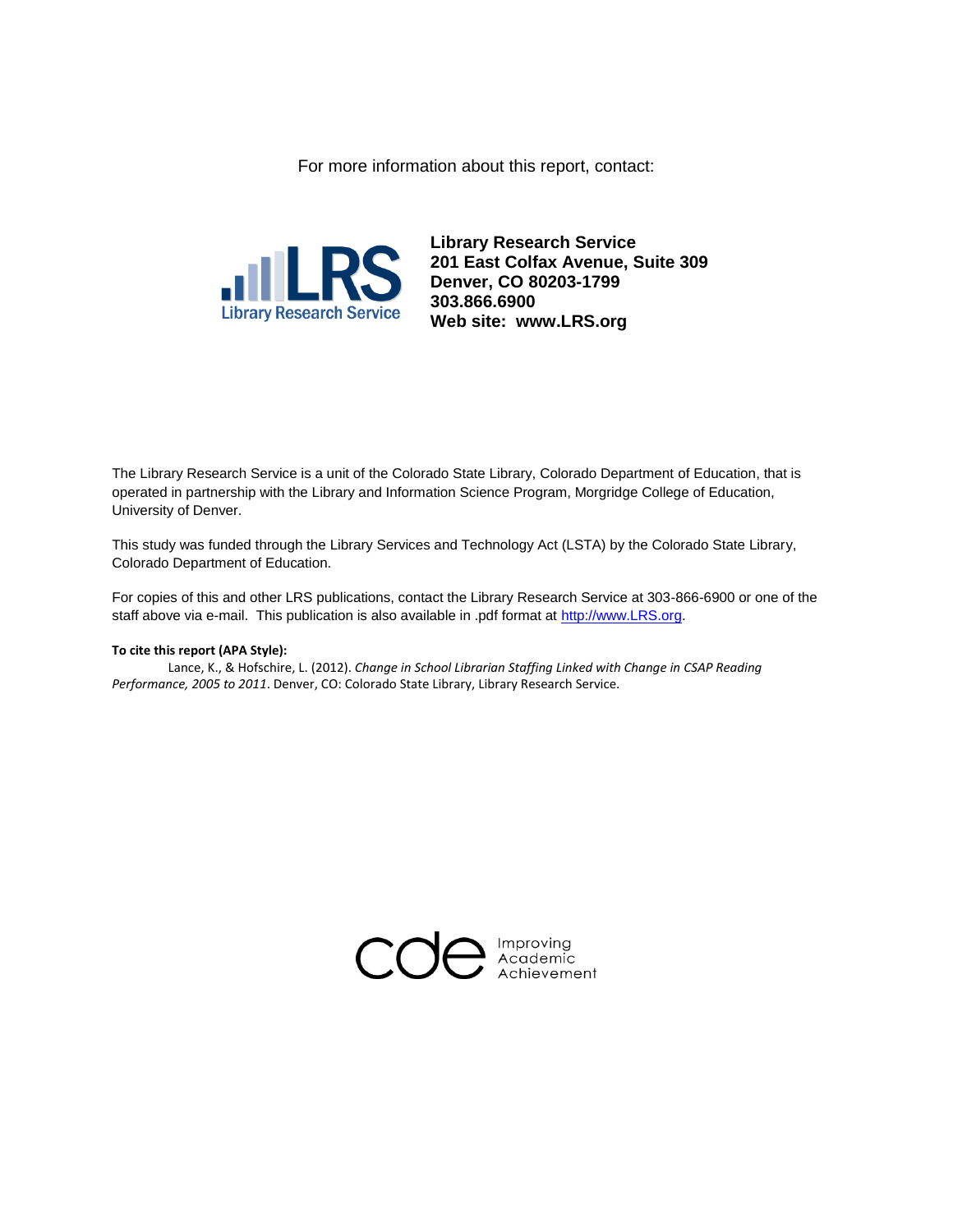## **Introduction**

In the September 2011 issue of *School Library Journal* (SLJ), we presented a national analysis of National Center for Education Statistics (NCES) statelevel data on librarian staffing and fourth-grade reading scores from the National Assessment of Educational Progress (NAEP).<sup>1</sup> The results from this study indicated that states that gained school librarians from 2004-05 to 2008-09 showed greater increases in  $4<sup>th</sup>$  grade reading scores than did states that lost librarians during this time period. As promised, we now move back to the Colorado context to examine the relationships between changes in school library staffing and changes in Colorado Student Assessment Program (CSAP) reading scores over time.

## **Librarians and Reading**

Before launching into the data, analysis, and findings, let's consider what school librarians believe about the primacy of reading and what they see as their role in teaching it.

*Reading is a window to the world. Reading is a foundational skill for learning, personal growth, and enjoyment. The degree to which students can read and understand text in all formats (e.g., picture, video, print) and all contexts is a key indicator of success in school and in life. As a lifelong learning skill, reading goes beyond decoding and comprehension to interpretation and development of new understandings.* American Association of School Librarians (AASL), Standards for the 21st Century Learner

AASL's Standards for the 21st Century Learner do not just pay lip-service to the value of reading. They have been aligned with the Common Core standards that were derived from, and now influence, state standards-based tests, such as the CSAP reading tests.<sup>2</sup> It is clear that school librarians consider the teaching and encouragement of reading—both for curricular reasons and as a lifelong learning skill—to be among their most basic responsibilities. Accordingly, they intentionally pursue a wide variety of activities that should be expected to have a direct impact on students' reading scores.



## Data Issues

l

As noted in the nationally focused SLJ article, our first analysis was exploratory and necessarily imprecise, due to the nature of the data available. The NCES counts of librarians included all librarians—endorsed and non-endorsed—and NAEP scores were limited to a specific grade. At the state level, more detailed library staffing and testing data were available that allowed us to improve upon this exploratory analysis. Also, we had

<sup>1</sup> Lance, K.C., & Hofschire, L. (2011, September 1). Something to shout about: New research shows that more librarians means higher reading scores. *School Library Journal, 57,* 28-33.

<sup>&</sup>lt;sup>2</sup> See Crosswalk of the Common Core Standards and Standards for the 21<sup>st</sup> Century Learner at: http://www.ala.org/ala/mgrps/divs/aasl/guidelinesandstandards/commoncorecrosswalk/index.cfm.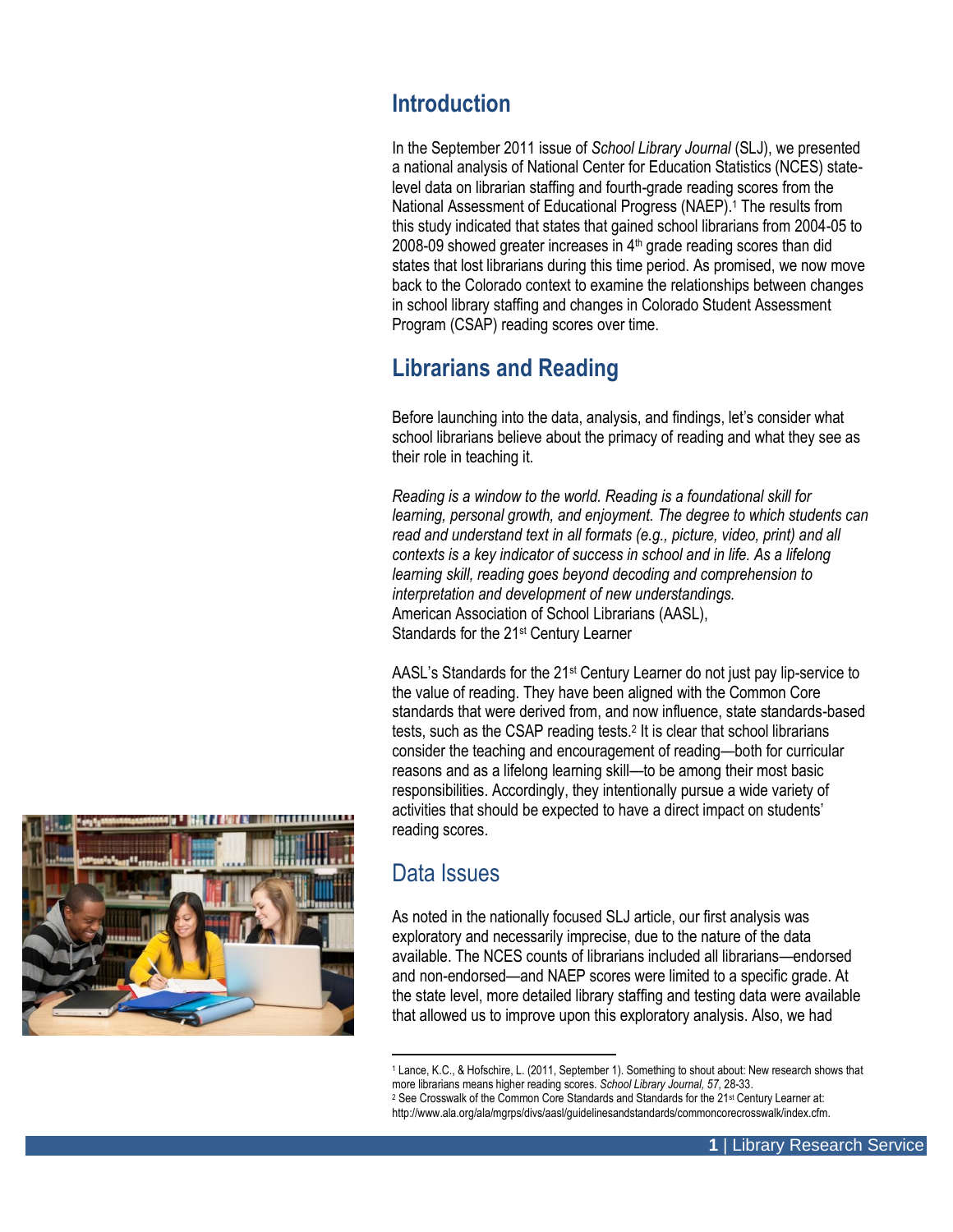access to considerably newer data for this study (2011) than for the national analysis (2009). Compared with the national analysis, this study required handling both staffing and test score data differently to accommodate the realities of the data at the local level

#### *2005 and 2011*

Why did we select 2005 and 2011 as the focal years of this study? The latter year was chosen because it is what is most currently available. As for 2005, that was the school year approximately halfway between the recent Great Recession and the previous recession. As tightened budgets resulting from recession and post-recession fiscal pressures have probably been the major factor influencing school library staffing decisions, it seemed important to choose a base year as distant as possible from the two latest recessions, both of which impacted public schools severely.

#### *Colorado Data on School Library Staffing and CSAP Reading Scores*

From the Colorado Department of Education (CDE), we obtained school-byschool staffing data that included counts of librarians and library assistants, both those endorsed and those not endorsed by CDE.

In Colorado, reading is one of the most prevalent areas of CSAP testing, including almost all students in grades 3 to 10. Based on their scores, the performance of students is categorized as advanced, proficient, partially proficient, or unsatisfactory. To maximize the number of cases (i.e., schools) in this study, we summarized reading results by school, adding the number of each school's students scoring at the advanced and unsatisfactory levels across grades and dividing by the number of students tested in the school. Similar testing statistics are made available for schools and districts on CDE's SchoolView<sup>®</sup> microsite.<sup>3</sup>

Analyzing school-level data across Colorado presented some challenges not experienced with the national analysis. Nationally, we looked at percent change in the number of school librarians in each state. Because librarians were reported in substantial numbers in all states, this worked. Examining local data statewide, we found that this would not work, due to the often allor-nothing nature of school library staffing (i.e., some schools had no librarians in at least one of the two years in the study). Likewise, when examining reading scores nationwide, we looked at percent change in actual NAEP reading scores for fourth-graders. Examining local data statewide, we found that this would not work, due to the extremes in 2011 reading performance levels and the progress they represented since 2005. What was especially problematic was the confounding nature of these two elements. For instance, some schools with similar percentages of improvement over time had started out at opposite extremes—one advanced, the other unsatisfactory—in 2005.

**In Colorado, reading is one of the most prevalent areas of CSAP testing, including almost all students in grades 3 to 10. Based on their scores, the performance of students is categorized as advanced, proficient, partially proficient, or unsatisfactory.**

 $\overline{\phantom{a}}$ 

<sup>3</sup> http://www.schoolview.org/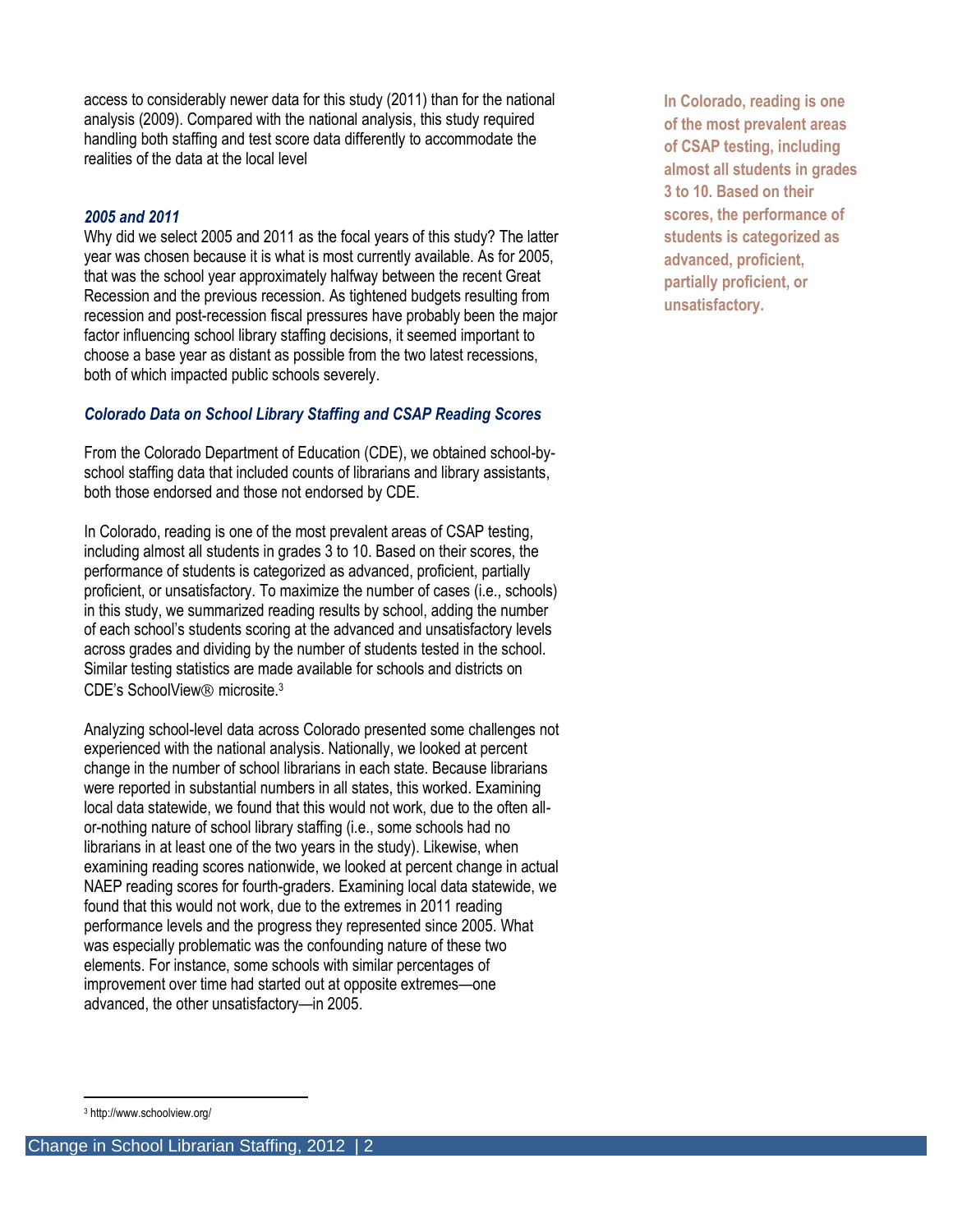To take into account these realities, change over time in both librarian staffing and reading performance levels was represented by two categorical variables.

#### *Change in Endorsed Librarian Staffing Matrix*

Disregarding school-to-school variations in full-time staffing counts and degrees of part-time status, we found that each school fell into one of four categories for librarian staffing trends:

- 1. It had an endorsed librarian in both 2005 and 2011.
- 2. It had an endorsed librarian in 2011, but did not have one in 2005.
- 3. It did not have an endorsed librarian in 2011, but did have one in 2005.
- 4. It did not have an endorsed librarian in either 2005 or 2011.

#### *Level / Change for Reading Scores Matrices*

Schools were also classified based on two dimensions related to CSAP reading scores: Whether they scored above or below the median for each performance level in 2011, and whether the change in their performance level between 2005 and 2011 was above or below the median for such change. Hence, each school also fell into one of four categories for level and change in reading scores:

- 1. It had higher scores in 2011, and a higher increase in scores from 2005 to 2011.
- 2. It had higher scores in 2011, and a lower increase in scores from 2005 to 2011.
- 3. It had lower scores in 2011, and a higher increase in scores from 2005 to 2011.
- 4. It had lower scores in 2011, and a lower increase in scores from 2005 to 2011.

## **Advanced Reading Levels by Endorsed Librarian Trends, 2005 to 2011**

There is a positive and statistically significant relationship between advanced reading levels and endorsed librarian staffing trends (see Chart 1.)

Schools that either maintained or gained an endorsed librarian between 2005 and 2011 tended to have more students scoring advanced in reading in 2011 and to have increased their performance more since 2005 (45% and 49%, respectively) than schools that either lost their librarians or never had one ( 33% and 29%). Conversely, schools that either lost a librarian during that period or never had one (33% and 39%) tended to have fewer students scoring advanced in 2011 and to have seen lesser gains—or indeed, losses—since 2005 than schools that maintained or gained a librarian (23% and 18%).

**Schools that either maintained or gained an endorsed librarian between 2005 and 2011 tended to have more students scoring advanced in reading in 2011 and to have increased their performance more than schools that either lost their librarians or never had one.**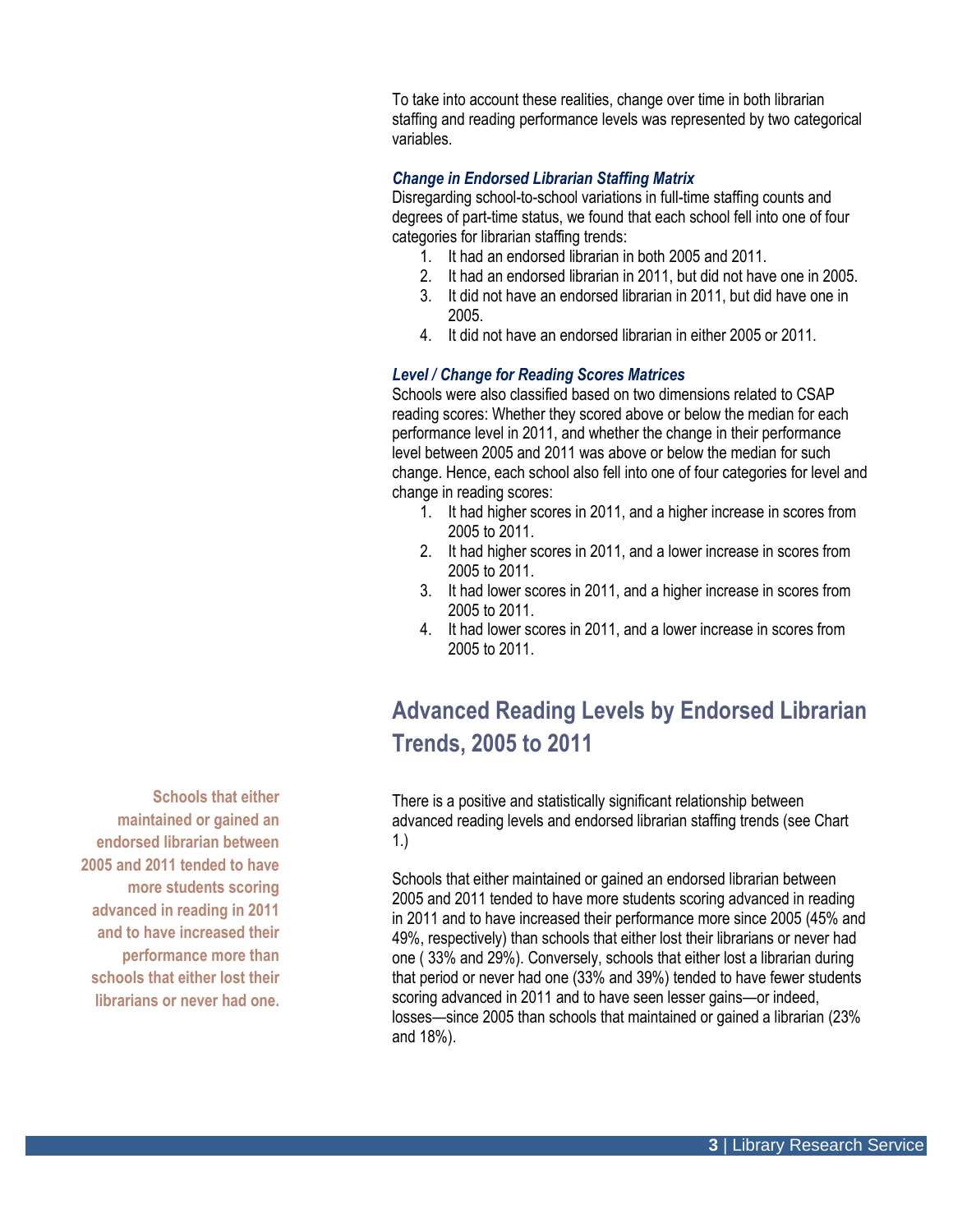

Notably, schools with the largest percentage of higher advanced reading scores in 2011 and higher increases in advanced reading scores between 2005 and 2011 (49%) were those that gained an endorsed librarian during that interval. If an endorsed librarian is doing her or his job well, this is what one would expect.

## **Unsatisfactory Reading Levels by Endorsed Librarian Trends, 2005 to 2011**

There is a negative and statistically significant relationship between unsatisfactory reading levels and endorsed librarian staffing trends (see Chart 2).

Schools that either maintained or gained an endorsed librarian between 2005 and 2011 tended to have fewer students scoring unsatisfactory in reading in 2011 (i.e., lower scores) (28% and 26%, respectively) and to have reduced that problem more since 2005 (i.e., lower increase) than schools that either lost their librarians or never had one (both at 34%). Conversely, schools that either lost a librarian during this period or never had one (32% and 34%) tended to have more students scoring unsatisfactory in 2011 and to have seen that problem increase more since 2005 than schools that maintained or gained a librarian (21% and 30%).

Notably, schools with the largest percentage of lower unsatisfactory reading scores in 2011 and lower increases in that figure between 2005 and 2011 (34%) were those that gained an endorsed librarian during the interval. As with advanced reading scores, if an endorsed librarian is doing her or his job well, this is what one would expect.

**Notably, schools with the largest percentage of higher advanced reading scores in 2011 and higher increases in advanced reading scores between 2005 and 2011 (49%) were those that gained an endorsed librarian during that interval.**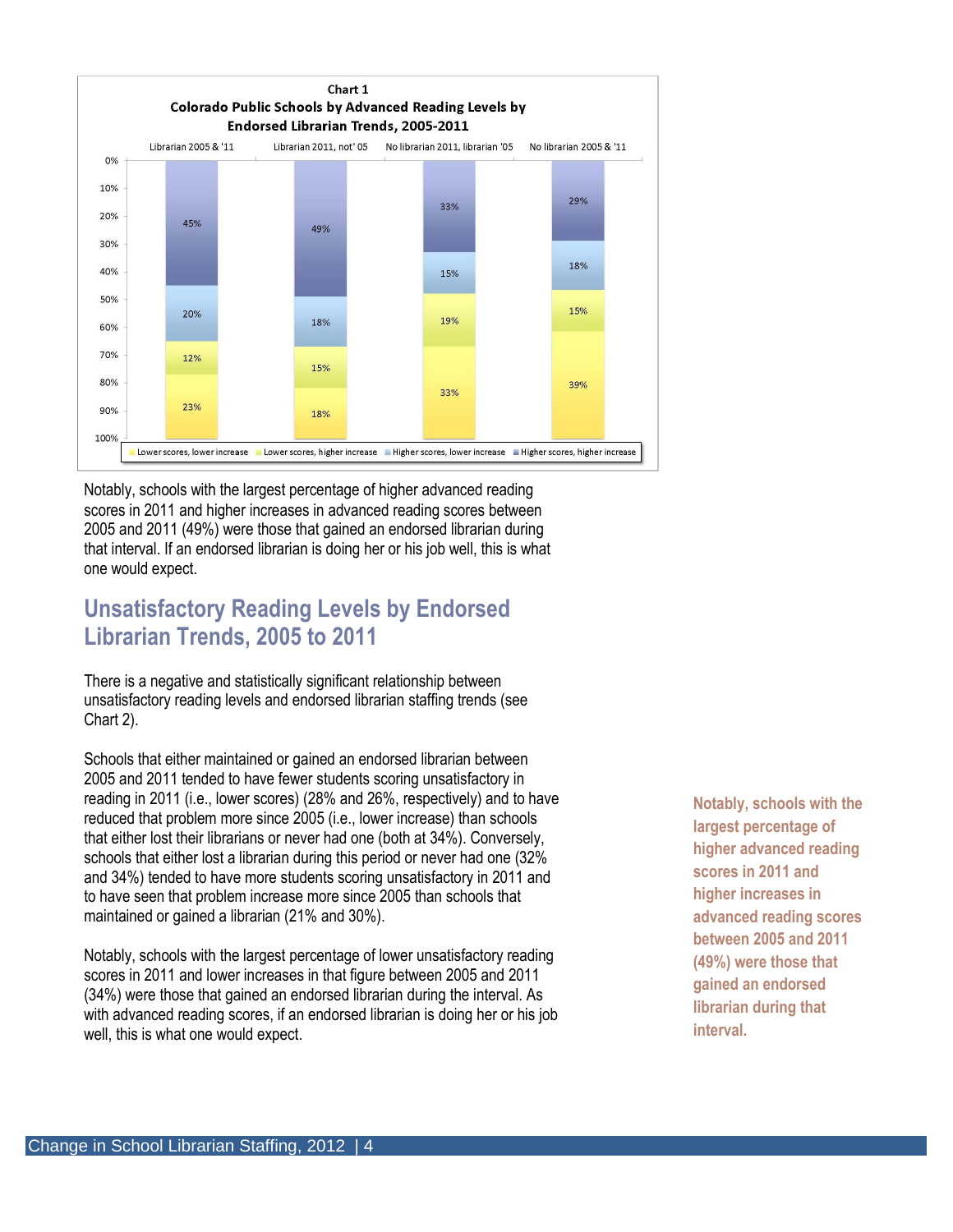

## **Assessing Three Alternative Models of School Library Staffing by Association with CSAP Reading Scores, 2011**

In the above analysis of change in librarian staffing and reading scores from 2005 to 2011, we see the consequences over time of schools shifting from one library staffing model to another. Basically, there are three major options for who runs a school library: an endorsed librarian (i.e., endorsed by CDE as either a School Librarian or a Teacher Librarian/Media Specialist), a nonendorsed librarian (i.e., having neither type of librarian endorsement), and a non-endorsed library assistant. Many school libraries have library assistants, ideally working under the supervision of an endorsed librarian. In reality, however, there are more and more schools—especially at the elementary level—where library assistants run libraries without supervision. It is the type of situation that would never be tolerated in the classroom teaching context at any level. Teacher aides rarely if ever work independently of teachers.

To shed further light on the relative merits of these three library staffing options, we examined 2011 data alone, comparing mean percentages of students earning advanced and unsatisfactory CSAP reading scores for schools with at least one full-time equivalent (FTE) endorsed librarian to schools with less than one FTE of this type. Similar analyses were conducted for non-endorsed librarians and non-endorsed library assistants. The results, illustrated in Chart 3, show that in 2011, schools with at least one FTE endorsed librarian averaged significantly higher advanced CSAP reading scores (8% vs. 6%) and significantly lower unsatisfactory scores (9% vs. 11%) than schools with less than one FTE endorsed librarian.

Differences in 2011 advanced and unsatisfactory reading scores for schools with and without non-endorsed librarians and with and without non-endorsed library assistants (working without endorsed or non-endorsed librarians)

**The results show that in 2011, schools with at least one FTE endorsed librarian averaged significantly higher advanced CSAP reading scores and significantly lower unsatisfactory scores than schools with less than one FTE endorsed librarian.**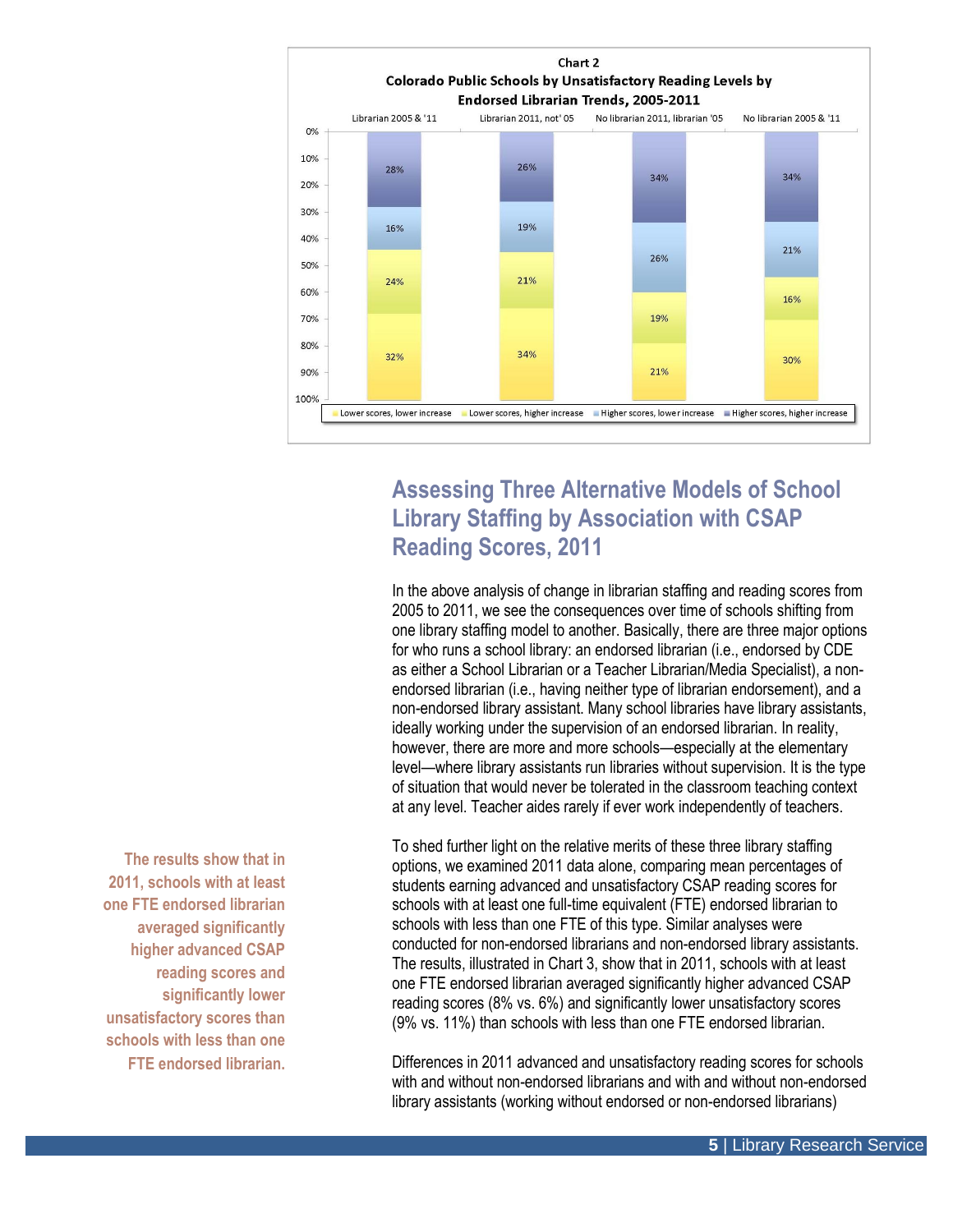were not statistically significant. In other words, school library programs that were not managed by endorsed librarians—whether the alternative was a non-endorsed librarian or library assistant—had no measurable association with CSAP reading scores.



## **Taking Poverty Into Account**

Whenever studies of school libraries report associations between levels of library staffing and test scores, a very reasonable question is posed: Why do you believe this association reflects cause-and-effect? Perhaps, the questioner suggests, it is simply a matter of schools in wealthier communities being able to afford to employ endorsed librarians and parents in wealthier communities raising children who—being more advantaged socially and economically, and living in more information-rich home environments—tend to earn higher test scores. Indeed many of the school library impact studies conducted since 2000 found that the strongest predictor of test scores was poverty or the lack thereof in the community. Those studies also found that school libraries were still associated with test scores, even when poverty was taken into account.

To take it into account in this study, we conducted a partial correlation analysis of library staffing level and advanced and unsatisfactory reading levels, controlling for the percentage of students in a school who were eligible for Free and Reduced-Cost Meals (the generally accepted indicator of poverty in education research). In other words, this type of analysis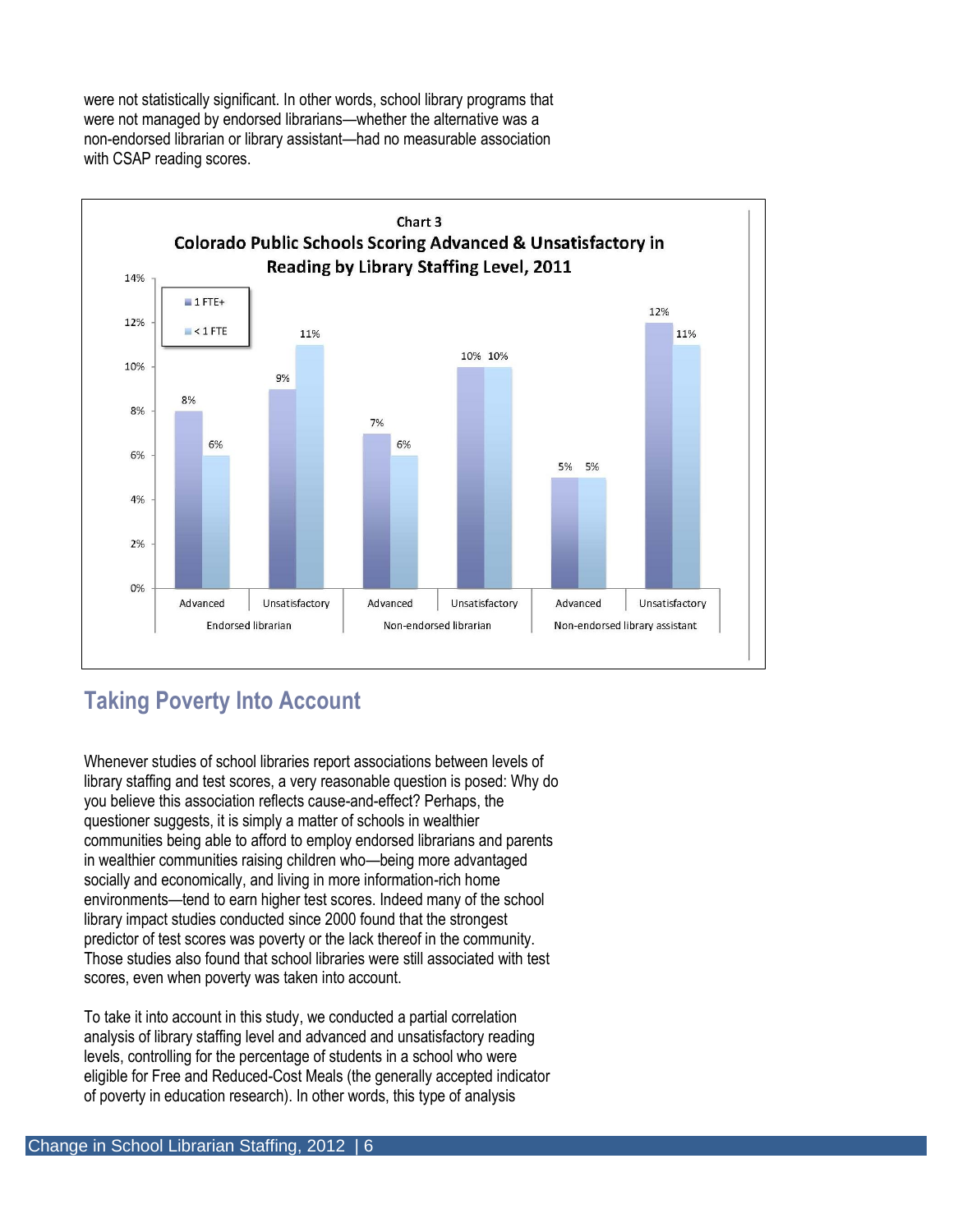allowed us to determine whether librarian staffing still had an impact on CSAP scores, even when holding poverty constant. Our results differed slightly from the staffing model analyses discussed above. In this instance, both endorsed and non-endorsed librarians were positively correlated with advanced CSAP reading scores and negatively correlated with unsatisfactory scores. In other words, with poverty utilized as a control variable, both endorsed and non-endorsed librarians had positive and statistically significant correlations with reading scores. Notably, however, these relationships are stronger for endorsed librarians than non-endorsed ones. What did not change was the lack of relationship between nonendorsed library assistants working without a librarian and reading scores. Apparently, library assistants working without supervision do not have any impact on reading scores, either advanced or unsatisfactory.

#### **Table 1. Partial Correlation Coefficients for CSAP Reading Achievement and Library Staffing Levels Controlling for Poverty for Colorado Public Schools, 2011**

|                     | School Library Staffing Level in |                                     |                   |  |  |  |
|---------------------|----------------------------------|-------------------------------------|-------------------|--|--|--|
|                     |                                  | <b>Full-Time Equivalents (FTEs)</b> |                   |  |  |  |
| Percent of          | Non-endorsed                     |                                     |                   |  |  |  |
| Students by         | Endorsed                         | Non-endorsed                        | library assistant |  |  |  |
| <b>CSAP Reading</b> | librarian                        | librarian                           | w/no librarian    |  |  |  |
| Level               | $(N = 1548)$                     | $(N=1048)$                          | $(N=766)$         |  |  |  |
| Advanced            | $.23*$                           | $.17*$                              | .06               |  |  |  |
| Unsatisfactory      | $-.12*$                          | $-.09**$                            | $-02$             |  |  |  |

\**p* <.001; \*\* *p* <.05

Notes to Table 1:

- 1. N represents the number of cases (schools) for which data were available, not the number of schools with each type of school library staff.
- 2. The standard of statistical significance is .01, indicating less than one chance in 100 that the results occurred randomly. Notably, for all but one of the significant findings, there was less than one chance in 1,000 of such a random occurrence.
- 3. The analysis for non-endorsed library assistants excluded schools with endorsed and non-endorsed librarians. Thus, the correlation coefficients for this staffing level are not comparable to the others.
- 4. Poverty was represented by the percentage of a school's students who were eligible for Free and Reduced-Cost Meals.

## **Conclusion**

The findings of this Colorado analysis update, confirm, and extend the findings of our recent SLJ article. Similar to the results presented in that article, we found that students at schools that gained or maintained an endorsed librarian to manage the library program averaged higher CSAP reading scores and higher increases in those scores over time than students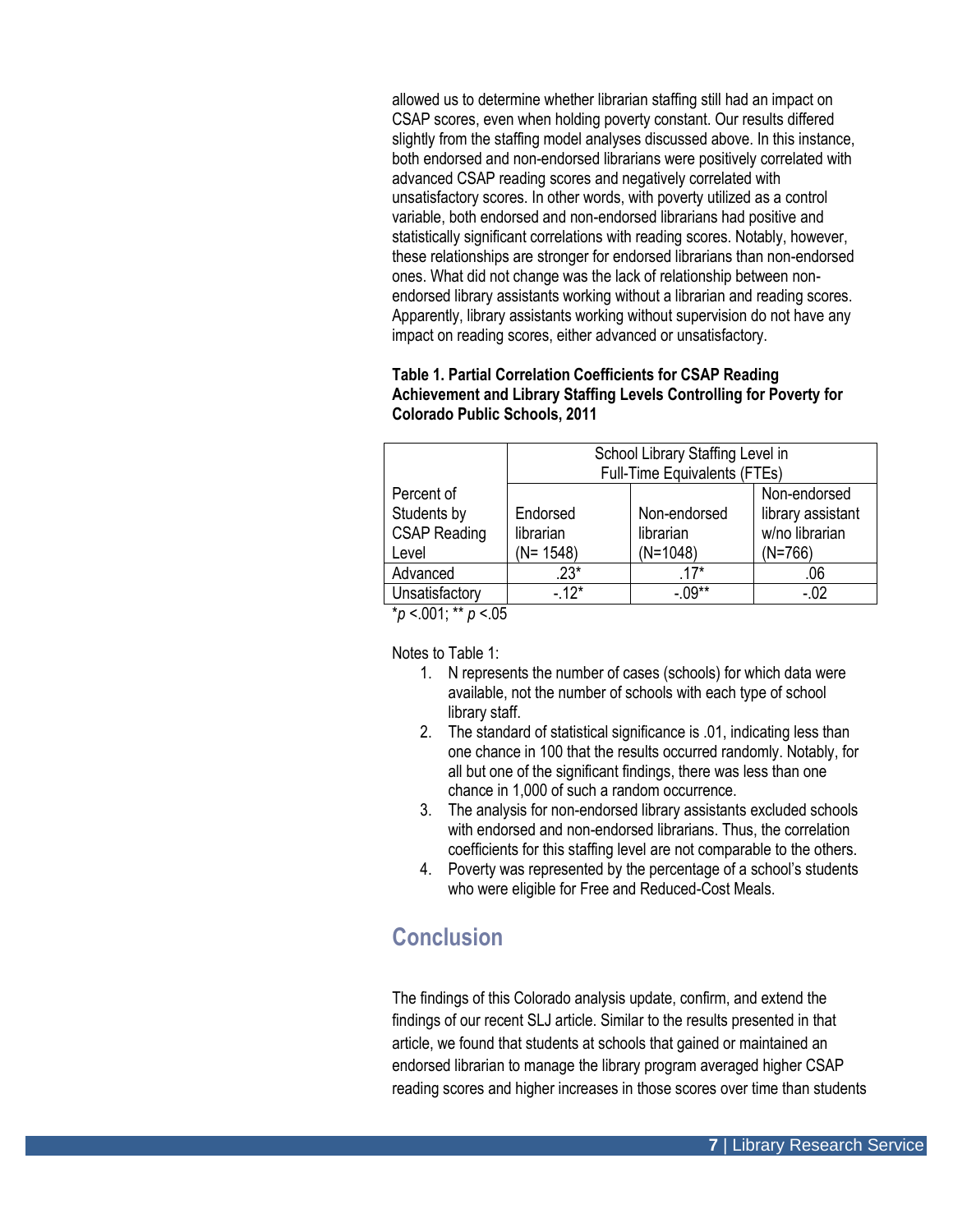at schools whose library programs were run by either non-endorsed librarians or library assistants. In the national analysis, it was not possible to distinguish between endorsed and non-endorsed librarians; so, these findings about the value of gaining or maintaining an endorsed librarian when school budgets get tight are new. As in earlier state-level school library impact studies and the SLJ national study, the association of endorsed librarians with higher reading scores cannot be explained away by local economic conditions.

The findings of these two studies could be extended in many ways. Here are a few ideas:

- 1. Colorado scores for subjects other than reading could be examined. Both writing and science are interesting prospects. Unfortunately, there are many subjects for which there are no state test scores. An especially challenging question for researchers of school library impact is "what data do we have, or could we create, to study student learning in other areas?"
- 2. Similar analyses could be conducted in other states. Mandated by federal and state governments, the data required to replicate this study are available in every state, so such studies do not have to be prohibitively expensive. So far, we have two studies: the national analysis published in SLJ and this state one. Similar studies should be done in a variety of different states around the U.S., as happened with the original Colorado-style impact studies. If similar findings can be reported from disparate settings, findings of this type will have more credence.
- 3. Qualitative studies could examine the very intriguing question of how teachers and students cope with the absence of an endorsed librarian or, in some cases, even an entire library program. As the data used in this study indicate, some schools manage to have successful students, despite what appear to be inadequately staffed library programs. They are not the norm, and certainly not the ideal; but, such schools do exist. Their existence raises many questions:
- How are these schools managing to meet their students' and teachers' needs, for both information resources and guidance in accessing and using them, short- and long-term?
- What alternatives are being employed in these schools? Do they rely heavily on online resources, alone or in combination with something else?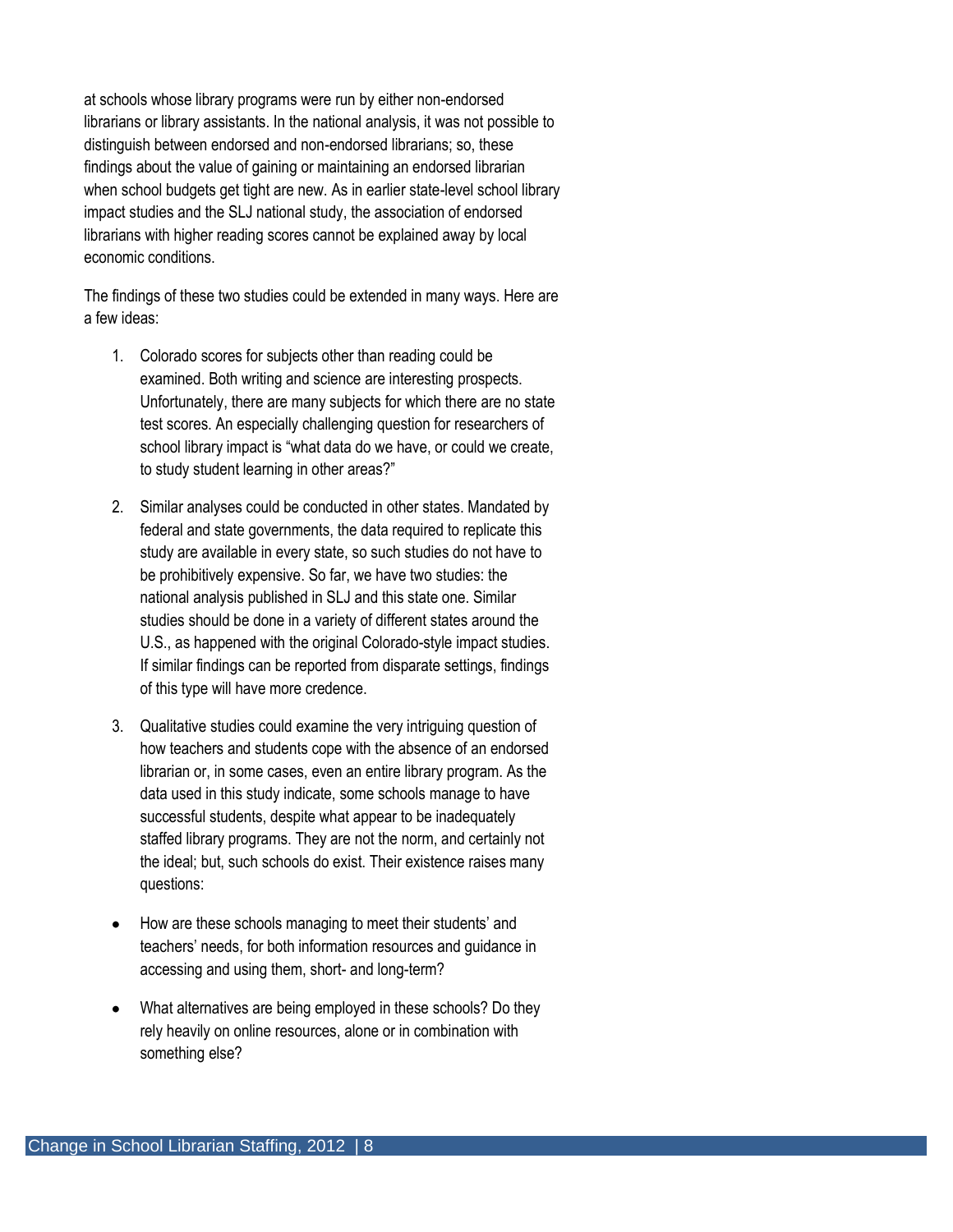- Who guides the use of such resources: technology teachers, classroom teachers, or perhaps one special individual on the school's faculty or staff who is a de facto librarian?
- Or, do such schools have special relationships with the public and/or academic libraries in their communities that compensate for the lack of a strong school library program?

These are only a few of many possible questions about this phenomenon. To our knowledge, there have been no studies of these unusual cases. If we are to understand how school library programs are evolving, and may need to evolve, such studies are needed. It is not a matter of discovering who is "taking over" from school librarians. Perhaps we will discover a new niche in the school labor force that school librarians can occupy.

For the time being, what we know from this study and its predecessors is that the research on school librarians and their association with students' test scores is remarkably consistent in its findings: regardless of how rich or poor a community is, students tend to perform better on reading tests where, and when, their library programs are in the hands of endorsed librarians. Furthermore, at schools where library programs gain or maintain an endorsed librarian when school budgets get tight, students tend to excel. At schools where library programs lose or never had an endorsed librarian, students suffer as a result.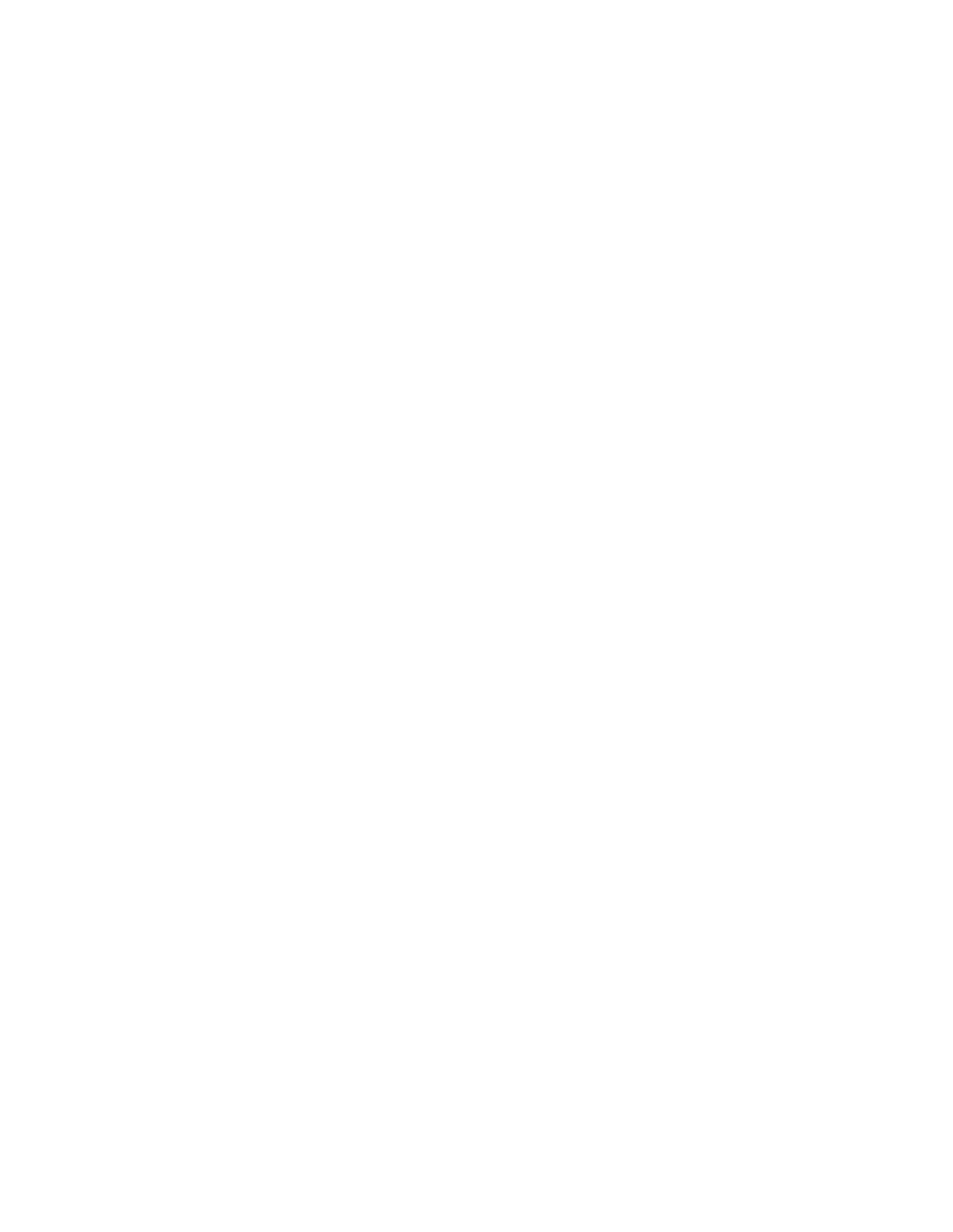# Appendix A

The following tables provide detailed results of the statistical analyses reported in this article.

|                      | Endorsed Librarian Change, 2005-11 |           |              |              |        |  |  |
|----------------------|------------------------------------|-----------|--------------|--------------|--------|--|--|
|                      |                                    |           | No librarian |              |        |  |  |
| Advanced CSAP        |                                    | Librarian | 2011,        |              |        |  |  |
| Reading Scores 2011  | Librarian                          | 2011, not | librarian    | No librarian |        |  |  |
| & 2005-2011          | 2005 & 2011                        | 2005      | 2005         | 2005 & 2011  | Total  |  |  |
| Higher score, higher | 128                                | 81        | 34           | 210          | 453    |  |  |
| increase             | 44.9%                              | 49.1%     | 33.3%        | 29.2%        | 35.6%  |  |  |
| Higher score, lower  | 57                                 | 30        | 15           | 128          | 230    |  |  |
| increase             | 20.0%                              | 18.2%     | 14.7%        | 17.8%        | 18.1%  |  |  |
| Lower score, higher  | 35                                 | 24        | 19           | 105          | 183    |  |  |
| increase             | 12.3%                              | 14.5%     | 18.6%        | 14.6%        | 14.4%  |  |  |
| Lower score, lower   | 65                                 | 30        | 34           | 277          | 406    |  |  |
| increase             | 22.8%                              | 18.2%     | 33.3%        | 38.5%        | 31.9%  |  |  |
| Total                | 285                                | 165       | 102          | 720          | 1272   |  |  |
|                      | 100.0%                             | 100.0%    | 100.0%       | 100.0%       | 100.0% |  |  |

| Table A-1. Colorado Public Schools by Advanced Reading Levels by Endorsed Librarian Trends, 2005-2011 |  |  |
|-------------------------------------------------------------------------------------------------------|--|--|
|                                                                                                       |  |  |

Chi-square =  $54.243$ ,  $p = .000$ 

| Table A-2. Colorado Public Schools by Unsatisfactory Reading Levels by Endorsed Librarian Trends, 2005-2011 |  |  |  |
|-------------------------------------------------------------------------------------------------------------|--|--|--|
|-------------------------------------------------------------------------------------------------------------|--|--|--|

|                            |                  | Endorsed Librarian Change, 2005-11 |                 |              |        |  |  |  |  |
|----------------------------|------------------|------------------------------------|-----------------|--------------|--------|--|--|--|--|
| <b>Unsatisfactory CSAP</b> |                  |                                    | No librarian    |              |        |  |  |  |  |
| Reading Scores 2011 &      | Librarian 2005 & | Librarian 2011,                    | 2011, librarian | No librarian |        |  |  |  |  |
| 2005-2011                  | 2011             | not 2005                           | 2005            | 2005 & 2011  | Total  |  |  |  |  |
| Higher score, higher       | 78               | 43                                 | 39              | 253          | 413    |  |  |  |  |
| increase                   | 27.6%            | 26.1%                              | 33.9%           | 33.5%        | 31.3%  |  |  |  |  |
| Higher score, lower        | 46               | 31                                 | 30              | 155          | 262    |  |  |  |  |
| increase                   | 16.3%            | 18.8%                              | 26.1%           | 20.5%        | 19.9%  |  |  |  |  |
| Lower score, higher        | 69               | 35                                 | 22              | 123          | 249    |  |  |  |  |
| increase                   | 24.4%            | 21.2%                              | 19.1%           | 16.3%        | 18.9%  |  |  |  |  |
| Lower score, lower         | 90               | 56                                 | 24              | 225          | 395    |  |  |  |  |
| increase                   | 31.8%            | 33.9%                              | 20.9%           | 29.8%        | 29.9%  |  |  |  |  |
| Total                      | 283              | 165                                | 115             | 756          | 1319   |  |  |  |  |
|                            | 100.0%           | 100.0%                             | 100.0%          | 100.0%       | 100.0% |  |  |  |  |

Chi-square =  $20.564$ ,  $p = .015$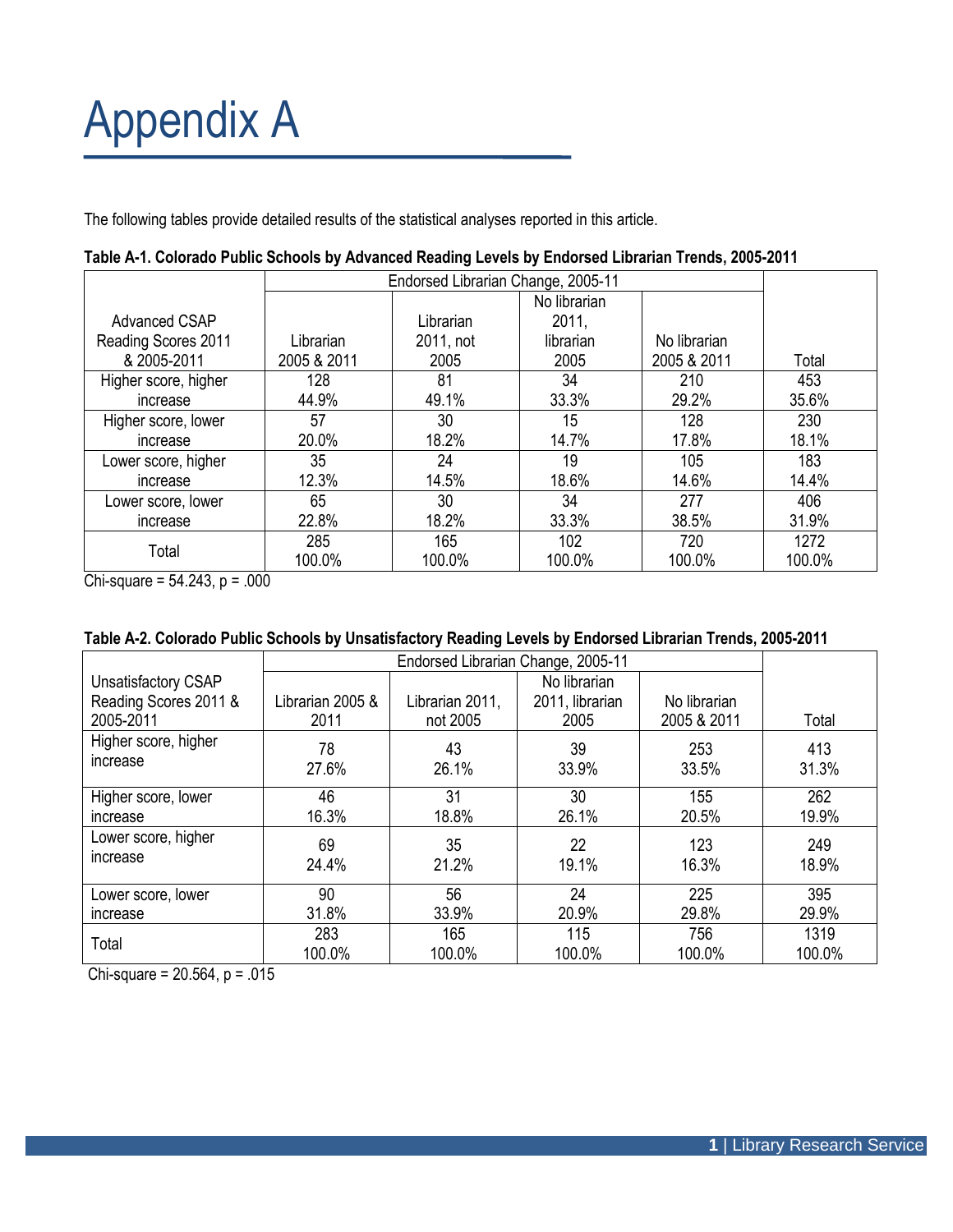| <b>CSAP Reading Level</b><br><b>Endorsed Librarian FTE</b> | N    | Mean  | <b>Standard Deviation</b> | <b>Standard Error</b><br>Mean |
|------------------------------------------------------------|------|-------|---------------------------|-------------------------------|
| Advanced                                                   |      |       |                           |                               |
| $>= 1.0000$                                                | 405  | .0814 | .06524                    | .00324                        |
| < 1.0000                                                   | 1144 | .0565 | .05421                    | .00160                        |
| Unsatisfactory                                             |      |       |                           |                               |
| $>= 1.0000$                                                | 405  | .0899 | .07765                    | .00386                        |
| < 1.0000                                                   | 1144 | .1060 | .08996                    | .00266                        |

### **Table A-3 (Part 1). Comparison-of-Means Analysis (t Test for Independent Samples) for Percent of Students with**

**Advanced and Unsatisfactory Reading Scores by Endorsed Librarian Staffing, 2011**

#### **Table A-3 (Part 2)**

|                |          |         |      | Mean       | Standard error | 95% Confidence Interval |          |  |
|----------------|----------|---------|------|------------|----------------|-------------------------|----------|--|
|                |          | df      |      | difference | difference     | Lower                   | Jpper    |  |
| Advanced       | 6.874    | 612.695 | 000  | 02486      | 00362          | 01776                   | 03196    |  |
| Unsatisfactory | $-3.426$ | 814.093 | .001 | $-0.01606$ | .00469         | $-02525$                | $-00686$ |  |

Advanced F =  $16.786$ , p = .000

Unsatisfactory  $F = 11.412$ ,  $p = .001$ 

## **Table A-4 (Part 1). Comparison-of-Means Analysis (t Test for Independent Samples) for Percent of Students with Advanced and Unsatisfactory Reading Scores by Non-Endorsed Librarian Staffing, 2011**

| <b>CSAP Reading Level</b><br>Non-Endorsed Librarian FTE | Ν           | Mean           | <b>Standard Deviation</b> | <b>Standard Error</b><br>Mean |
|---------------------------------------------------------|-------------|----------------|---------------------------|-------------------------------|
| Advanced<br>$>= 1.0000$<br>< 1.0000                     | 195<br>1354 | .0698<br>.0620 | .05595<br>.05860          | .00401<br>.00159              |
| Unsatisfactory<br>$>= 1.0000$<br>< 1.0000               | 195<br>1354 | .0957<br>.1027 | .07163<br>.08917          | .00513<br>.00242              |

#### **Table A-4 (Part 2).**

|                |       |         |     | Mean       | Standard error | 95% Confidence Interval |        |
|----------------|-------|---------|-----|------------|----------------|-------------------------|--------|
|                |       | df      |     | difference | difference     | Lower                   | Upper  |
| Advanced       | 749   | 1547    | 080 | 00781      | 00446          | $-00095$                | .01656 |
| Unsatisfactory | 1.220 | 288.207 | 224 | $-0.0692$  | 00567          | $-0.02002$              | .00425 |

Advanced F =  $.012$ , p =  $.913$ 

Unsatisfactory  $F = 7.322$ ,  $p = .007$